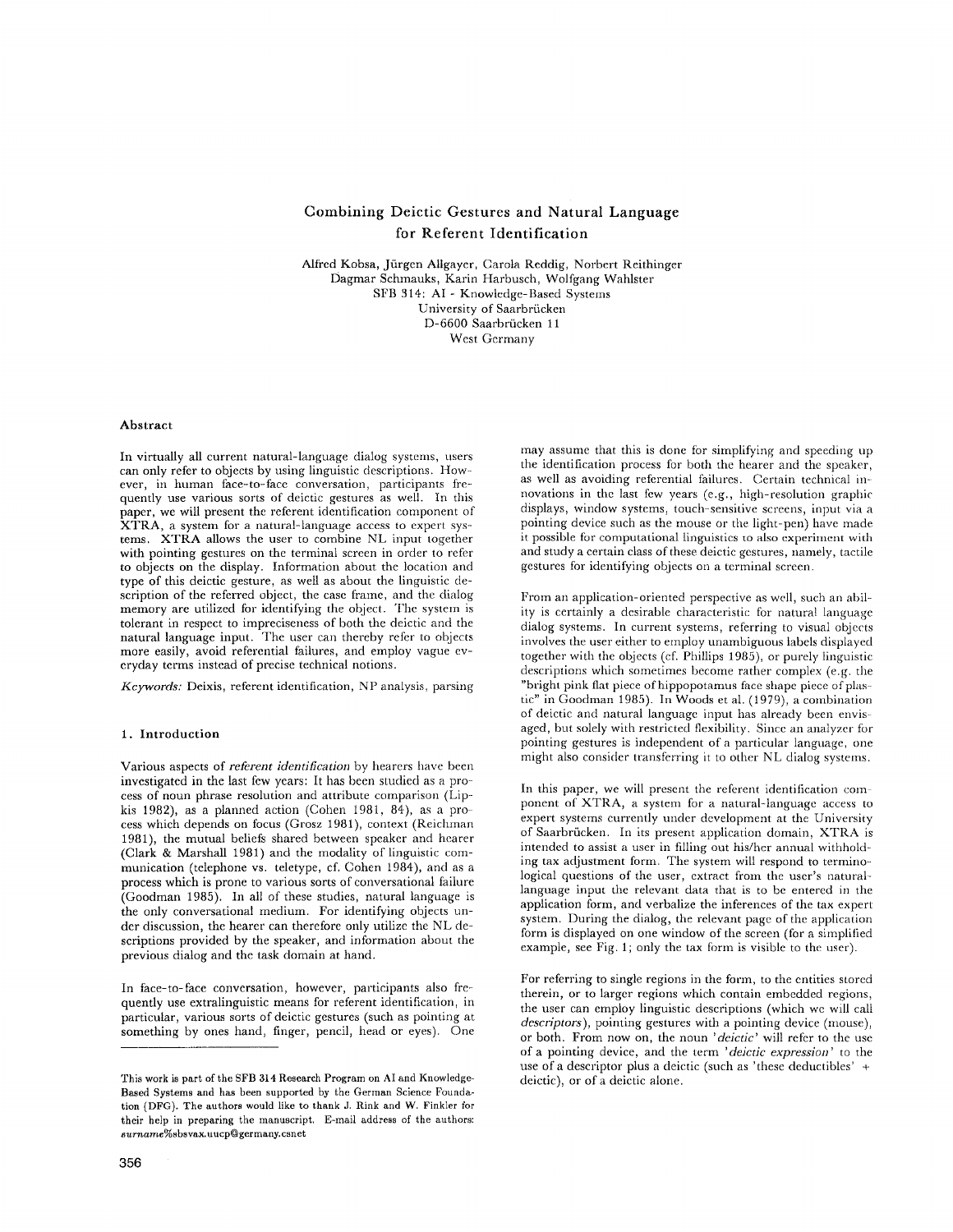In Bühler's (1982) terminology, the kind of deixis used in our situation is a *demonstratio ad oculos*. The objects on the display are visually observable, upon which the user and the system share a *common* visual field. In Clark & Marshall's (1981) terms, they are in a situation of *physical copresence*. Therefore, objects on the display need not be introduced by the user, but can immediately be referred to by a descriptor, a deictic, or both.

In many cases, however, neither kind of reference will be precise. Referential expressions, on the one hand, will often apply to more than one region in our form (as is the case when the user employs the term 'the deductibles' in order to refer to specific deductible sums such as dues for the membership in a professional organization). Deictic gestures, on the other band, are also often imprecise in that they arc not aimed at the region in which the user actually wants to refer to. Reasons for this might be inattemiveness, an oversized pointing device, or the user's intention not to hide the data entered in the respective field. Another factor of uncertainty is the *pars-pro-toto deictic. In*  this case, the user points at an embedded region when actually intending to refer to a superordinated region. This is particularly the case when a form region is completely partitioned into a number of embedded sub-regions.

Therefore, in our model, we utilize several sources of information for identifying the region the user probably wants to refer to: the descriptor s/he uses, the location and the type of his/her pointing gesture, intrasentential context (case frames), and the dialog context. The information from each of these sources alone may be ambiguous or imprecise. Combined, however, they ahnost always allow for a precise identification of a reterent.

# 2. Knowledge sources of the system

#### 2.1. The tax form and the form hierarchy

During the dialog with the user, the system displays the relevant page of the income tax form on the terminal screen. As is illustrated in Fig. 1, such a form consists of a number of rectangular regions, which may themselves contain embedded regions, etc. We will abbreviate these regions by R1, R2, etc. The user can apply deictic operations to all regions.

For representing hierarchical relationships between regions, the system maintains an internal *form hierarchy*. Every region in the form has a corresponding element in the form hierarchy. Hierarchical relationships between form elements can then be expressed by father-son relationships within the form hierarchy. There are two reasons for introducing such a hierarchical order:

- *Geometrical reasons:* If region Rj is geometrically embedded in region Ri, then the element in the form hierarchy corresponding to Rj becomes a son of the element corresponding to Ri. An example is given in Fig. 1 where regions R2 and R3 are geometrically embedded in R1. Hence, their corresponding elements in the form hierarchy are subordinated to the element corresponding to R1.
- *Semantic reasons:* In many cases, there is a semantic coherence between regions in the form not directly expressed by the geometrical hierarchy. For example, see regions R 15 and R16, and regions R33 and R34 in Fig. 1, which intuitively form units within the form for which no direct geometrical equivalents exist. Therefore, so-called *abstract regions* are introduced in the form hierarchy to which conceptually coherent regions can be connected. These regions even need not be geometrically adjacent and can be subordinated to

more than one abstract region. In Fig. 1, abstract regions are denoted by the symbol *'AR'* (as e.g. AR48, the father of R15 and R16). It is not surprising that abstract units in the form hierarchy are often directly related to higher-level representational elements in the conceptual knowledge base of the system (cf. section  $2.3$ .).

Moreover, we discern two types of bottom regions: *Labd regions* contain the official inscriptions on the form (e.g. LR9 for 'Professional Expenses'), *value regions* contain the space for the user's data (e.g. VR28 for educational expenses). From now on, we will no longer distinguish between the form as displayed on the screen and the form hierarchy stored in the system. Since a close relationship between both structures exist, no problems will arise thereby.

#### **2.2. The pointing gestures**

Following Clark et al. (1983), we will call the region(s) at which the user pointed to the *demonstratum*, and the region which s/he intended to refer to the *referent.* Three cases can then be discerned:

- a) The demonstratum is identical to the referent.
- b) The demonstratum is a descendant of the referent (pars-prototo deixis). In this case, the referent may be a geometrical or an abstract region.
- c) The demonstratum is geometrically adjacent to the referent. This occurs when the user points below the referent, to its right, etc. (e.g., by inattentiveness or because of not wanting to hide the data entered in the respective region).

In most cases, obviously, the location of a deictic does not identify its referent, but only restrains the set of possible referential candidates. Therefore, information about the pointing gesture usually has to be combined with information from other knowledge sources.

Another observation was that most subjects use several types of pointing gestures differing in exactness. Their cboice seems to depend on the size of the target region. The larger the referent and the more sub-regions it contains, the vaguer is the pointing gesture. Therefore, our system allows the user to choose among several degrees of accuracy in his/her deictic. The user's decision, in turn, is taken into account when the system has to choose between referential candidates differing in size or to the degree of cmbedment (cf. section 3.1.2.).

# 2.3. The conceptual knowledgc base

In our system, conceptual knowledge is represented by a framebased language that shows a strong resemblance to Brachman's  $(1978)$  KL-ONE. The general part of the representation contains concepts and attribute descriptions of concepts. Attribute descriptions mainly consist of roles and value restrictions for possible role fillers. In Fig. 1, concepts are depicted by ovals and roles by small circles (the figure has been somewhat simplified). For object concepts (as e.g. 'MEMBERSHIP FEE' and 'OR-GANIZATION'), attribute descriptions specify the properties of the objects described by the concept. For action concepts (as e.g. 'PHYSICAL TRANSFER', 'ADD' etc.), they specify the case frame.

General concepts can be ordered in a concept hierarchy, allowing the attribute descriptions of concepts to be inherited from the superordinated concepts. In Fig. 1, the bold arrows denote such superconcept relations. More specific concepts can be defined by introducing additional attribute descriptions or by further restraining the value restrictions of role fillers. It is possible for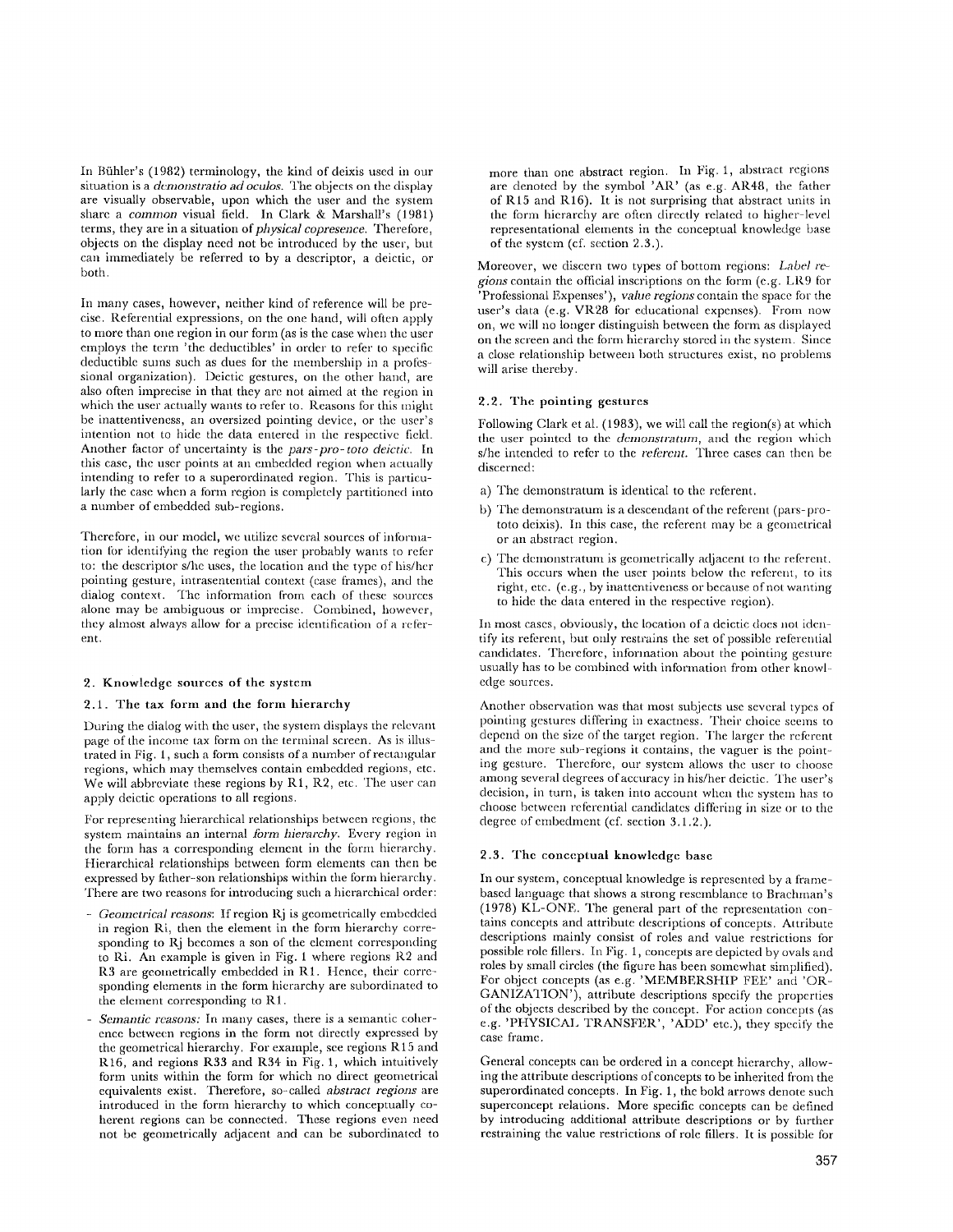



Fig. 1: The knowledge sources of the system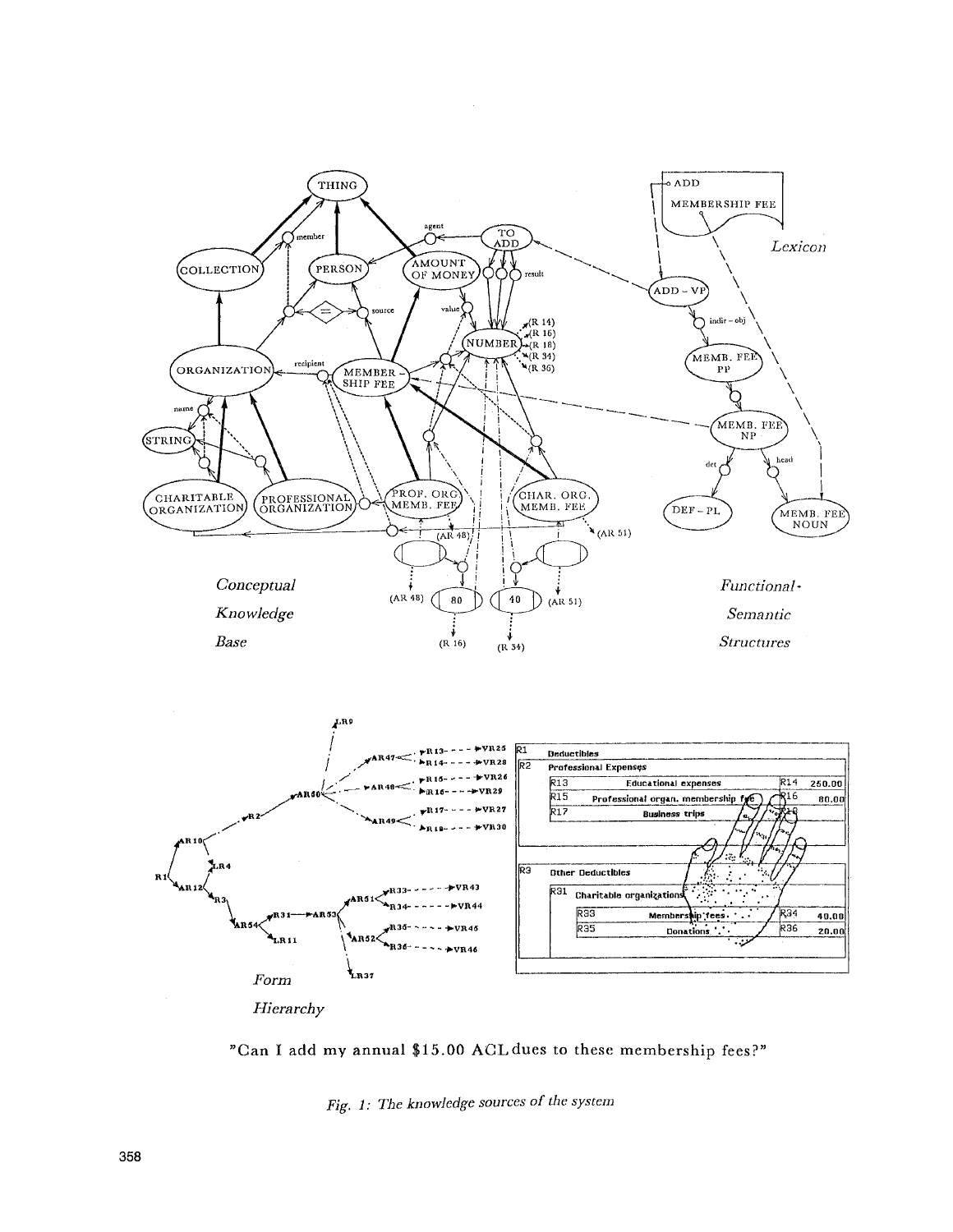a concept to be subordinated to more than one superconcept, thus inheriting the properties of several superconcepts.

Natural-language input of the user containing new facts relevant for tax adjustment, as well as data entered directly into the form, causes structures of the general part to be *individualized*. Individualized concepts (depicted by ovals with lateral strokes in Fig. 1) and individualized attribute descriptions are thereby created. In Fig. 1, the individualized structures express the facts that the user spent \$80 and \$40 as professional organization and charitable organization membership fees, respectively.

Concepts and roles can be linked to elements in the form hierarchy if they conceptually correspond to a region in the form. In Fig. 1, for instance, the concept 'NUMBER' is associated with regions R16 and R34, amongst others, and the concept 'PROF.ORGAN.MEMB.FEE' with region AR48.

## 2.4 The functional-semantic structure

Before individualizations of the conceptual knowledge base are created, the natural--language input of the user is first mapped onto individua{izations of the so:called *timctional-semantic structure (FSS)*. The task of the FSS (cf. Allgayer & Reddig 1986) is to express the syntactic and semantic relationships bctween the constituents of the input sentence. It is also represented in a KL-ONE-like scheme. Amongst other things, the word stem entries in the lexicon determine which parts of the FSS are to be individualized. During this process, information about the location and the type of the occuring pointing gestures is assigned to the noun phrases to which they belong. Fig. 1 shows part of the individualized FSS generated by the input sentence.

The FSS forms the starting point for the referential analysis of the natural-language input, i.e. the mapping onto individualized structures of the conceptual knowledge base. This task is performed by an interpreter using appropriate mapping rules.

## 2.5. The dialog memory

Our current provisional approach is to regard the dialog memory as a structured list containing individualizations of the concepts in the conceptual knowledge base. When a referent is recognized as not having been mentioned before (because it is not contained in the dialog memory), the respective concept is individualized, linked to the referent, and entered as the most relevant element of the dialog memory. In Fig. 1 we assume that regions R16, R34, AR48 and AR51, amongst others, have been addressed before. Thus the concepts PROF.ORG.MEMB.FEE, CHAR.ORG.MEMB.FFE and NUMBER have been individualized and linked to these regions.

# **3. Referent identification processes**

In a user's NL input, a deictic can be used at any position where a noun phrase or a (locative) adverbial phrase is to be expected. From a syntactic point of view, a deictic can serve two functions:

- it supplements a syntactically saturated description, i.e. takes the form of an additional attribute.
- it replaces a syntactically obligatory constituent (e.g. the head of a noun phrase).

The position of a deictic may be before, within, or after a noun **phrase.** Syntactic vicinity is taken into account if an ambiguity occurs in embedded noun phrases.

In the XTRA system, four sources of information are utilized in order to identify the referent of a deictic expression: The location of the user's pointing gesture, the descriptor s/he uses, case frame restrictions, and the contents of the dialog memory. The three former sources can be found in the lunctionalsemantic structure, the latter source in the individualized part of the conceptual knowledge base. Referent identification, then, is performed in the following order:

- a) Generation of potential referents by the most appropriate knowledge source. Source-specific partial plausibility values are thereby assigned to each generated candidate. Only deictic, descriptor and case frame are considered in this step, the dialog memory is only used in step (b).
- b) Re-ewduation of each candidate by consecutively considering the information from all other knowledge sources.
- c) Overall evaluation by considering all partial plausibility assignments; selection of the candidate with the highest plausibility factor.

In the following section we will describe how the most appropriate knowledge source for referent generation is selected and how referential candidates are generated. Since we are particularly concerned with referent identification through pointing gestures, we will only describe the referent generation strategy of the deixis analyzer (also of. Allgayer I986). For general ing candidates through descriptors and case frames, we use the "classical" way leading from the lexicon via the FSS over to individualized concepts in the conceptual knowledge base and to the form hierarchy. In section  $3.2$ , we then describe how the deixis analyzer re-evaluates candidates supplied by descriptor and case frame analysis, and how candidates generated by the deixis analyzer are re evaluated by considering the intormation of all other knowledge sources. The example depicted m Fig. 1, to which we constantly refer to in the upcoming section, was chosen to demonstrate that, in many cases, all, or nearly all of these knowledge som'ccs are necessary to correctly identify a referent.

## 3.1. Generating potential referents

# 3.1.1. Deciding for the most appropriate knowledge source

In order to restrain the computational complexity of the identification process, it must be decided first whether referential candidates should be generated by analyzing the pointing gesture, the descriptor, or the case frame of the user's input. To assure that only a small number of candidates must be re-evaluated in the subsequent steps, it is certainly advisable to choose the knowledge source which yields the smallest set of plausible can didates that still contains the referent. The evaluation of each knowledge source is performed according to the following criteria:

- *Deixis:* The quality of a user's deictic for candidate generation is inversely proportional to the number of regions contained in the demonstratum and the number of ancestors of the demonstratum. A deictic to R3 in Fig. 1, for instance, will yield less candidates than a deictic to  $\overline{R}34$ .
- *Descriptor:* Ifa descriptor does not contain a head, it cannot be used for candidate generation. Otherwise, its quality is inversely proportional to the number of subconcepts of its conceptual representation and the number of regions linked to these concepts. E.g., for the representation in Fig. 1, the descriptor 'number' will yield by far more candidates than the descriptor 'membership fee'.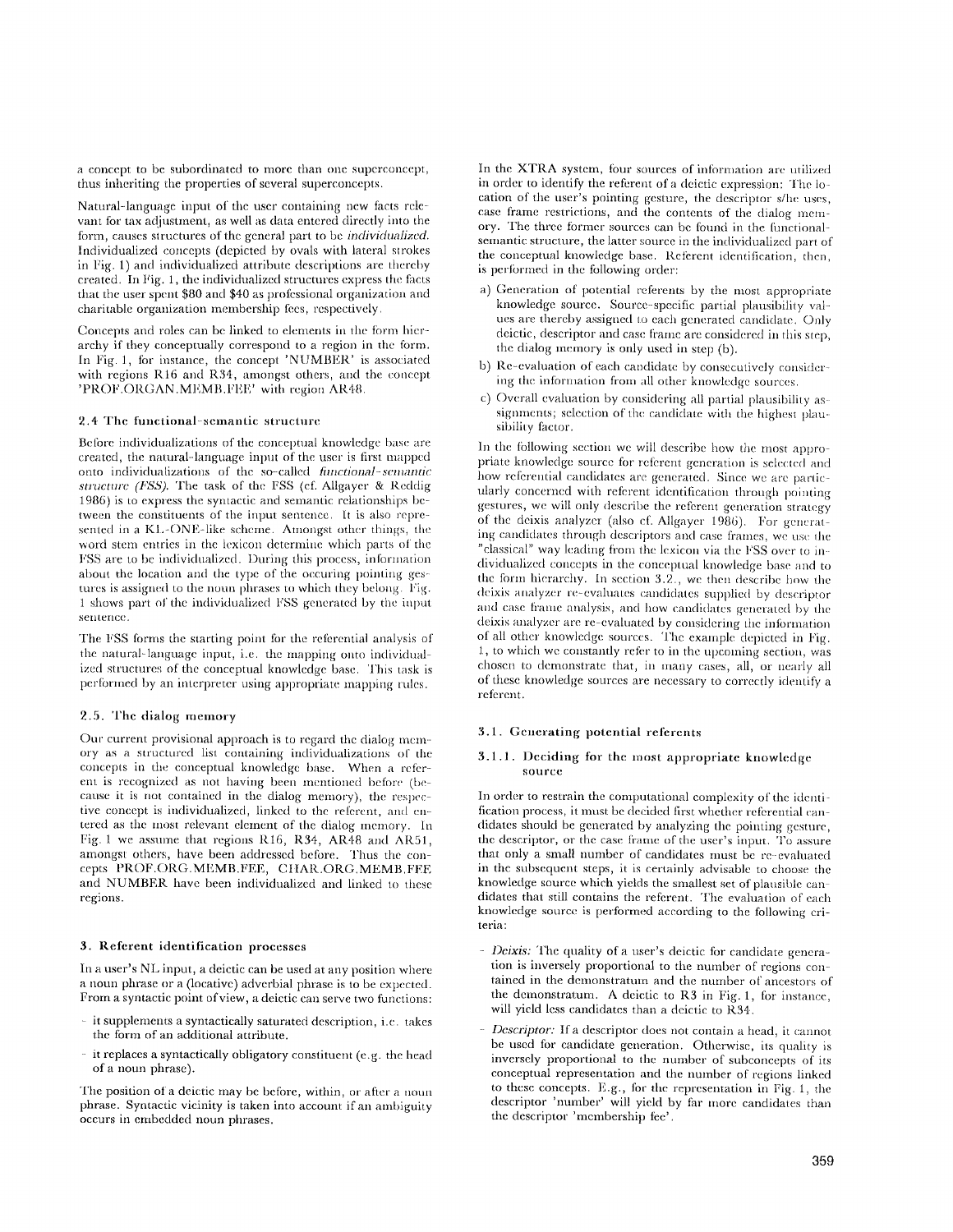*- Case frame:* The quality of a case restriction for referent generation depends on the quality of the selection restriction concept of the corresponding role in the conceptual knowledge base. This quality can be computed in the previous manner mentioned. In Fig. 1, the selection restrictions for the ADD concept do not seem to be profitable for candidate generation.

#### 3.1.2. Generating candidates by analyzing the user's pointing gesture

As was mentioned above, our system allows for the use of several types of deictic gestures differing in precision. A so-called *deictic fieM* is associated with each type of pointing gesture, its size corresponding to the degree of exactness of the deictic. An example for three different types of pointing gestures is given in Fig. 2.



*Fig.2:* Three types of pointing gestures

A deictic field may either be completely contained in a basic region (as is the case for deictic 1 in Fig. 2) or overlap two or more basic regions (deicties 2 and 3, respectively). All basic regions that are overlapped by a deictic field serve as first referential candidates in our system. The ratio of that part of a region covered by a deictic field in relation to the size of the total region yields the plausibility value for the region. Deictic 3, for instance, generates R18, R16, R17 and R15 as first candidates, in order of descending plausibility (cf. Allgayer 1986).

In a second step, the system accounts for the possibility of parspro-toto deixis. All regions semantically or geometrically superordinated to any of the current candidates are also considered as candidates. The plausibility assignment of a superordinated region depends on its type, the plausibility of its candidate subregions, and the type of pointing gesture employed by the user (the vaguer the pointing gesture, the higher is the plausibility of the superordinated regions). In Fig. 2, regions AR49 and AR48 would be added in the case of deictic 3, both with higher plausibility than any of the first candidates. This upward *propagation* through the hierarchy can be applied iteratively, yielding even more candidates (the valuation function smoothly declines thereby to render high-level regions less plausible). The resulting set of candidates has to be re-evaluated by the processes described below.

# 3.2. Re-evaluating the set of candidates

# 3.2.1. Re-evaluation by analysis of the pointing gesture

If the optimization process of section 3.1.1. decided that descriptor or case frame analysis were the most appropriate knowledge sources for candidate generation, analysis of the deictie is employed in our system for re-evaluating the candidates supplied by these components. This evaluation process is rather similar to candidate generation described above. For example,

see Fig. 1 (we assume that the delctic in this example is the same as deictic 3 in Fig. 2): If the desciptor analyzer generated AR48, AR51, R16 and R34 as potential referents (since the descriptor was 'membership fee', see below), the deixis component would assign high plausibility values to the former, and very low ones to the latter.

#### 3.2.2. Re-evaluation by descriptor analysis

This process determines to what extent the conceptual representation of the descriptor applies to the current candidates. Each candidate is tested as to whether the representation of the descriptor, a subconcept of this representation, or (if existent) the restriction concept of the value slot of one of these concepts is linked to the candidate. The more concepts in between the representation of the descriptor and the linked subeoncept, the lower the new partial plausibility assignment. Let us assume for our example in Fig. 1 that the deixis analyzer, in order of decreasing plausibility, has generated regions AR49, AR48, R18, R16, R17 and R15 as potential referents. If the descriptor is 'these membership fees', the descriptor analysis will prefer AR48 and R16, since a subconcept of the representation of this descriptor is linked to AR48, and the restriction concept of its value slot is linked to R16.

#### 3.2.3. Re-evaluation by case frame analysis

This process determines to what extent the selection restriction concept of the respective slot in the conceptual representation of the verb applies to the referential candidates under investigation. This evaluation process is performed almost identically to that of the descriptor. In our example, high plausibility would be attributed to regions R16 and R18, since the concept NUM-BER (the restriction concept of the relevant slot of the concept ADD) is linked to these regions.

## 3.2.4. Restriction by dialog memory

This process determines whether a referent has recently been mentioned by checking whether or not an individualized concept connected with it is contained in the dialog memory. The better the position of such an individualized concept in the list, the better the plausibility of the candidate. In Fig.  $\hat{1}$ , we assume that both the professional and the charitable society memberships and their values have been addressed just recently. Therefore, in our example, high plausibility values are assigned to regions R16 and AR48. The overall evaluation will then select R16, it having obtained the highest total plausibility.

#### 4. Discussion

Our system demonstrates that spatial deixis is a valuable source of information for identifying referents which also can be investigated and utilized in natural language dialog systems with pictoral display. Three reasons sum up the advantages of using pointing gestures: They save the speaker the generation, and the hearer the analysis of complex referential descriptions and thus simplify the natural-language dialog; they often allow for reference in situations in which linguistic reference is simply not possible (think of referring to one out of a dozen similar objects); and they permit the speaker to be vague, imprecise, or ambiguous, and to use everyday terms instead of precise technical terms unknown to him/her.

In natural-language dialog systems, deixis analysis can be combined well with standard methods for referent identification.